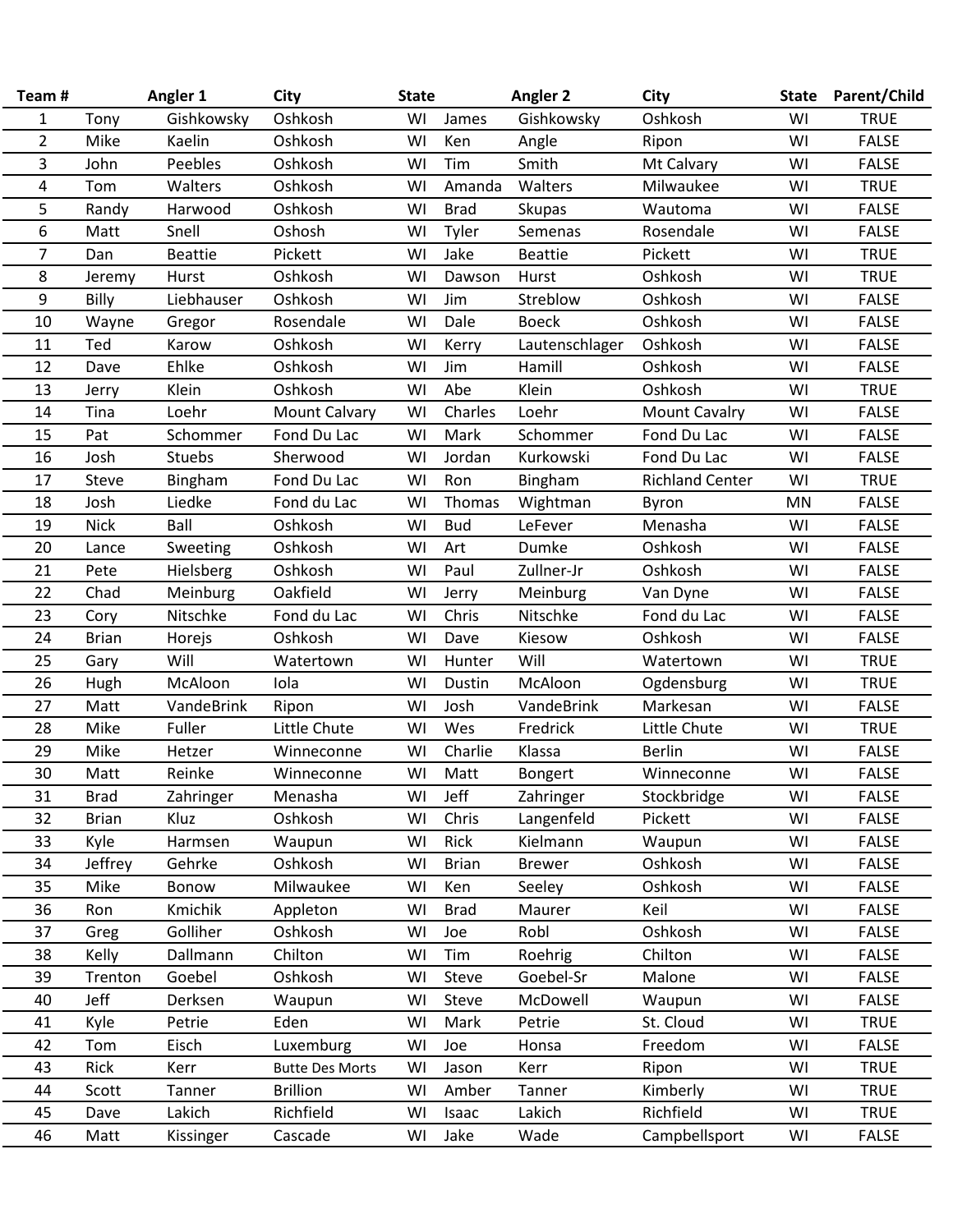| Team# |               | Angler 1     | City                   | <b>State</b> |              | <b>Angler 2</b> | City                | <b>State</b> | ParentChild  |
|-------|---------------|--------------|------------------------|--------------|--------------|-----------------|---------------------|--------------|--------------|
| 47    | Jamie         | Trepanier    | Waupun                 | WI           | Shaun        | Montsma         | Ripon               | WI           | <b>FALSE</b> |
| 48    | <b>Travis</b> | Puls         | Mayville               | WI           | Rich         | Puls            | Mayville            | WI           | <b>TRUE</b>  |
| 49    | Ken           | Groeschel    | Malone                 | WI           | Grant        | Groeschel       | Malone              | WI           | <b>FALSE</b> |
| 50    | Jeremy        | <b>Bock</b>  | Jackson                | WI           | Mark         | <b>Bartels</b>  | Johnson Creek       | WI           | <b>FALSE</b> |
| 51    | Dan           | Velie        | Greenville             | WI           | <b>Brian</b> | Crawford        | Neenah              | WI           | <b>FALSE</b> |
| 52    | Ed            | Coenraad     | Appleton               | WI           | Gary         | Anholzer        | Crandon             | WI           | <b>FALSE</b> |
| 53    | Steve         | Goebel-Jr.   | St. Cloud              | WI           | Jason        | Goebel          | St. Cloud           | WI           | <b>FALSE</b> |
| 54    | Mike          | Schwarz      | New Holstein           | WI           | Alex         | Wilkens         | Cleveland           | WI           | <b>FALSE</b> |
| 55    | Jeff          | Miller       | Oshkosh                | WI           | Kalee        | Miller          | Watertown           | WI           | <b>TRUE</b>  |
| 56    | Steve         | Supple       | Fond Du Lac            | WI           | Bo           | Conner          | Little Chute        | WI           | <b>FALSE</b> |
| 57    | Steve         | Guelig       | Fond Du Lac            | WI           | Jordan       | Guelig          | Rosendale           | WI           | <b>FALSE</b> |
| 58    | <b>Brad</b>   | Heimann      | Appleton               | WI           | Michael      | Rumlow          | Fond du Lac         | WI           | <b>FALSE</b> |
| 59    | Dave          | Schmitz      | Fond Du Lac            | WI           | Dan          | Schmitz         | Fond Du Lac         | WI           | <b>FALSE</b> |
| 60    | Arron         | Schultz      | Mayville               | WI           | Chris        | Voss            | Mayville            | WI           | <b>FALSE</b> |
| 61    | <b>Buck</b>   | Rogers       | Larsen                 | WI           | Andy         | Meyer           | Alto                | GA           | <b>FALSE</b> |
| 62    | Steve         | Kisting      | Westbend               | WI           | Ken          | Funk            | <b>Elkhart Lake</b> | WI           | <b>FALSE</b> |
| 63    | Craig         | Lemieux      | Fremont                | WI           | Steve        | Henning         | Appleton            | WI           | <b>FALSE</b> |
| 64    | Dave          | Knueppel     | Fond Du Lac            | WI           | Jesse        | Knueppel        | Fond Du Lac         | WI           | <b>TRUE</b>  |
| 65    | Deric         | Magnussen    | Fond du Lac            | WI           | Matt         | Magnussen       | Watertown           | WI           | <b>FALSE</b> |
| 66    | Mark          | Peebles      | Fond Du Lac            | WI           | David        | Dewitz          | Waupun              | WI           | <b>FALSE</b> |
| 67    | John          | Hettwer      | Fond Du Lac            | WI           | Calvin       | Hettwer         | <b>Baldwin</b>      | WI           | <b>TRUE</b>  |
| 68    | Jon           | Christenson  | Malone                 | WI           | Jesse        | Christenson     | Malone              | WI           | <b>TRUE</b>  |
| 69    | Ryan          | Newton       | Fond Du Lac            | WI           | <b>Brian</b> | Fink            | Eden                | WI           | <b>FALSE</b> |
| 70    | Patrick       | Huggett      | Fond du Lac            | WI           | Jason        | Goebel          | Oshkosh             | WI           | <b>FALSE</b> |
| 71    | Andrew        | Fields       | Oshkosh                | WI           | Avery        | Fields          | Omro                | WI           | <b>FALSE</b> |
| 72    | T.J.          | Magnuson     | Sherwood               | WI           | Herbert      | Wolff           | Appleton            | WI           | <b>FALSE</b> |
| 73    | Joe           | Ecker        | Chilton                | WI           | Casey        | Schneider       | Chilton             | WI           | <b>FALSE</b> |
| 74    | Jeff          | Sass         | Fond Du Lac            | WI           | Ralph        | Janzer-Jr       | Campbellsport       | WI           | <b>FALSE</b> |
| 75    | Jim           | Hughes       | Oshkosh                | WI           | Matt         | Jacobson        | Fremont             | WI           | <b>FALSE</b> |
| 76    | Tim           | Lynch        | Eldorado               | WI           | Scott        | Gray            | St Cloud            | MN           | <b>FALSE</b> |
| 77    | <b>Stuart</b> | Muche        | Van Dyne               | WI           | Aaron        | Muche           | Van Dyne            | WI           | <b>TRUE</b>  |
| 78    | Kurt          | Martin       | Oshkosh                | WI           | Matt         | O'Connell       | Neenah              | WI           | <b>FALSE</b> |
| 79    | Jon           | Kind         | Van Dyne               | WI           | Daniel       | <b>Barfield</b> | Fond Du Lac         | WI           | <b>FALSE</b> |
| 80    | Jason         | Robinson     | Oshkosh                | WI           | Jason        | O'Connell       | Winneconne          | WI           | <b>FALSE</b> |
| 81    | Tim           | Winchester   | Omro                   | WI           | Bill         | Winchester      | Oshkosh             | WI           | <b>FALSE</b> |
| 82    | Derek         | Hannemen     | Larsen                 | WI           | Matt         | <b>Starr</b>    | Larsen              | WI           | <b>FALSE</b> |
| 83    | Scott         | Barkholtz    | Neenah                 | WI           | Scott        | Barkholtz-Jr    | Neenah              | WI           | <b>TRUE</b>  |
| 84    | Bill          | Morgan       | Fond Du Lac            | WI           | <b>Brian</b> | Anderson        | Fond Du Lac         | WI           | <b>FALSE</b> |
| 85    | Steven        | Johnson      | Van Dyne               | WI           | <b>Brian</b> | Possin          | Fond Du Lac         | WI           | <b>FALSE</b> |
| 86    | Dave          | Schutt       | Pickett                | WI           | Rob          | Teske           | Oshkosh             | WI           | <b>FALSE</b> |
| 87    | Ryan          | Standke      | Oshkosh                | WI           | Casey        | Schulze         | Oshkosh             | WI           | <b>FALSE</b> |
| 88    | Mike          | Galligan-Jr. | Oshkosh                | WI           | Stu          | Wells           | Oshkosh             | WI           | <b>FALSE</b> |
| 89    | James         | Keller       | <b>Butte Des Morts</b> | WI           | Larry        | Eaton           | Winneconne          | WI           | <b>FALSE</b> |
| 90    | Ken           | VanOss       | Chilton                | WI           | Dan          | VanOss          | Appleton            | WI           | <b>FALSE</b> |
| 91    | Dale          | Frank        | Neenah                 | WI           | Ginny        | Frank           | Neenah              | WI           | <b>FALSE</b> |
| 92    | Don           | Jolin        | Oshkosh                | WI           | <b>Brian</b> | Christenson     | Hartford            | WI           | <b>FALSE</b> |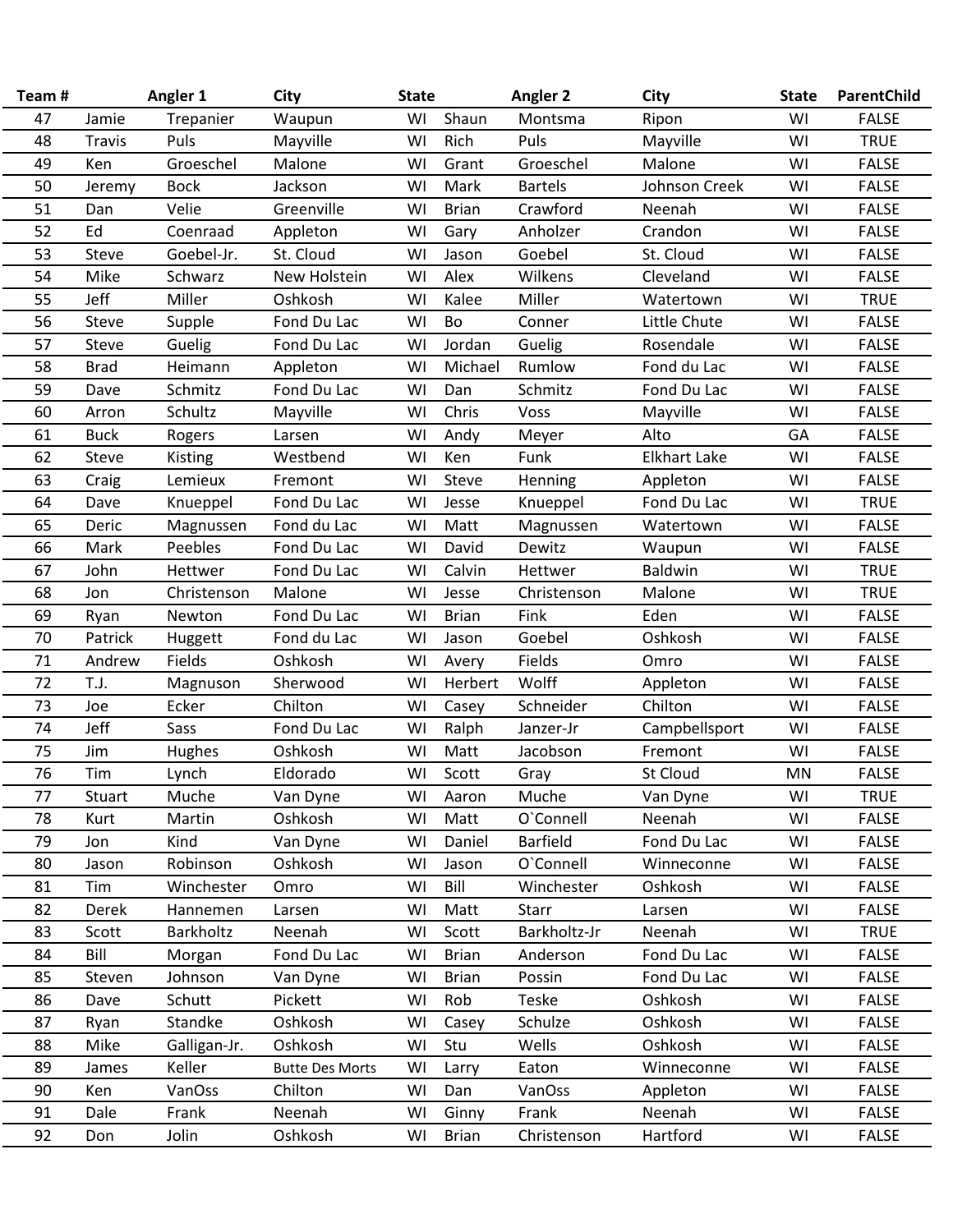| Team# |              | Angler 1    | City                | <b>State</b> |               | <b>Angler 2</b> | City                   | <b>State</b> | Parent/Child |
|-------|--------------|-------------|---------------------|--------------|---------------|-----------------|------------------------|--------------|--------------|
| 93    | Jim          | Swinkles    | Freedom             | WI           | Cody          | Swinkels        | Kaukauna               | WI           | <b>TRUE</b>  |
| 94    | Matt         | Westergard  | Omro                | WI           | Kevin         | Engelman        | Oshkosh                | WI           | <b>FALSE</b> |
| 95    | Tammy        | Richter     | Malone              | WI           | Nancy         | Schneider       | Malone                 | WI           | <b>FALSE</b> |
| 96    | Scott        | Schmiedel   | Oshkosh             | WI           | Chris         | Mueller         | Oshkosh                | WI           | <b>FALSE</b> |
| 97    | <b>Brian</b> | Holzmann    | Fond du lac         | WI           | Jeff          | Wagner          | Mt. Calvary            | WI           | <b>FALSE</b> |
| 98    | <b>Brad</b>  | Teichmiller | Fond Du Lac         | WI           | Tim           | Ericksen        | Fond Du Lac            | WI           | <b>FALSE</b> |
| 99    | Gary         | White       | Fond Du Lac         | WI           | Eric          | White           | Waupun                 | WI           | <b>TRUE</b>  |
| 100   | <b>Brad</b>  | Jorgensen   | Greenville          | WI           | <b>Brady</b>  | Jorgensen       | Greenville             | WI           | <b>TRUE</b>  |
| 101   | Russ         | Ory         | Fremont             | WI           | Marcel        | Cardinal        | Fremont                | WI           | <b>FALSE</b> |
| 102   | <b>Brad</b>  | Schrauth    | Campbellsport       | WI           | Randy         | Schrauth        | Campbellsport          | WI           | <b>TRUE</b>  |
| 103   | Joseph       | Greenwald   | West Bend           | WI           | James         | Greenwald       | Campbellsport          | WI           | <b>TRUE</b>  |
| 104   | Ron          | Schmoldt    | West Bend           | WI           | Tyler         | Stadelmayer     | West Bend              | WI           | <b>FALSE</b> |
| 105   | Tom          | Nelson      | Neenah              | WI           | <b>Travis</b> | Nelson          | Neenah                 | WI           | <b>TRUE</b>  |
| 106   | Jon          | Boedeker    | Allenton            | WI           | <b>Brad</b>   | Vetter          | Campbellsport          | WI           | <b>FALSE</b> |
| 107   | Ben          | Schmoldt    | Kewaskum            | WI           | Cullen        | Schmoldt        | West Bend              | WI           | <b>FALSE</b> |
| 108   | Rick         | Rode        | Hartford            | WI           | Tom           | Pocian          | Kewaskum               | WI           | <b>FALSE</b> |
| 109   | Dan          | Price       | Oshkosh             | WI           | James         | Price           | Fond Du Lac            | WI           | <b>TRUE</b>  |
| 110   | <b>Brad</b>  | Rice        | Madison             | WI           | Phil          | Smith           | <b>Richland Center</b> | WI           | <b>FALSE</b> |
| 111   | Kevin        | Malnory     | Omro                | WI           | Erik          | Malnory         | Omro                   | WI           | <b>FALSE</b> |
| 112   | Larry        | Redmann-Jr. | <b>Berlin</b>       | WI           | Larry         | Redmann-Sr.     | <b>Berlin</b>          | WI           | <b>TRUE</b>  |
| 113   | Paul         | Hawley      | Neenah              | WI           | Ryan          | <b>Burnett</b>  | Appleton               | WI           | <b>FALSE</b> |
| 114   | Mark         | Nemeth      | Waukesha            | WI           | Jacob         | Nemeth          | Waukesha               | WI           | <b>TRUE</b>  |
| 115   | Wyatt        | Ziemer      | Van Dyne            | WI           | Coltin        | Lamb            | N. Fond du Lac         | WI           | <b>FALSE</b> |
| 116   | Zac          | Thompson    | Evansville          | WI           | Daryl         | Thompson        | Brooklyn               | WI           | <b>TRUE</b>  |
| 117   | Pat          | Freismuth   | Fond du Lac         | WI           | Tom           | Schommer        | <b>Branden</b>         | WI           | <b>FALSE</b> |
| 118   | Dave         | Harding     | Fond Du Lac         | WI           | Bob           | Ahner           | Fond Du Lac            | WI           | <b>FALSE</b> |
| 119   | Nate         | Hughes      | Fond du Lac         | WI           | Jeremy        | Hughes          | Oshkosh                | WI           | <b>FALSE</b> |
| 120   | Jon          | Noble       | Fond Du Lac         | WI           | Karen         | Noble           | Fond Du Lac            | WI           | <b>FALSE</b> |
| 121   | Mark         | Timm        | Hortonville         | WI           | Roger         | Camp            | Appleton               | WI           | <b>FALSE</b> |
| 122   | Bill         | Weber       | Fond Du Lac         | WI           | Bill          | Thern           | Fond Du Lac            | WI           | <b>FALSE</b> |
| 123   | Jeremy       | Jeske       | Appleton            | WI           | Ben           | Kottke          | Athens                 | WI           | <b>FALSE</b> |
| 124   | Paul         | Olson       | Winneconne          | WI           | <b>Nick</b>   | Neuman          | Oshkosh                | WI           | <b>FALSE</b> |
| 125   | Jon          | Hughes      | Fond Du Lac         | WI           | Rich          | Lamb            | N. Fond Du Lac         | WI           | <b>FALSE</b> |
| 126   | Shane        | Knueppel    | Fond Du Lac         | WI           | Scott         | Skupas          | Fond Du Lac            | WI           | <b>FALSE</b> |
| 127   | Eric         | Olson       | Neenah              | WI           | Matt          | Ashbeck         | Menasha                | WI           | <b>FALSE</b> |
| 128   | Taylor       | Olsen       | Neenah              | WI           | John          | Geiger          | Neenah                 | WI           | <b>FALSE</b> |
| 129   | Matt         | Propson     | Stockbridge         | WI           | Luke          | Propson         | Hilbert                | WI           | <b>FALSE</b> |
| 130   | Cody         | Maeder      | Eden                | WI           | Wes           | Munson          | Lomira                 | WI           | <b>FALSE</b> |
| 131   | Richard      | Kreutzer    | West Bend           | WI           | Mark          | <b>Beck</b>     | Random Lake            | WI           | <b>FALSE</b> |
| 132   | Chris        | Schmoldt    | West Bend           | WI           | Tanner        | Schmoldt        | West Bend              | WI           | <b>TRUE</b>  |
| 133   | Patrick      | Mertens     | <b>Elkhart Lake</b> | WI           | Chris         | Osgood          | <b>Elkhart Lake</b>    | WI           | <b>FALSE</b> |
| 134   | Jim          | Wesenberg   | Oshkosh             | WI           | Mike          | Wesenberg       | Menominee Falls        | WI           | <b>FALSE</b> |
| 135   | Josh         | Iserloth    | Clintonville        | WI           | Jonathon      | Iserloth        | Bayside                | WI           | <b>FALSE</b> |
| 136   | John         | Lynch       | Germantown          | WI           | Jason         | Merck           | Gilbert                | AZ           | <b>FALSE</b> |
| 137   | Greg         | Mulder      | Plymouth            | WI           | Scott         | Mulder          | Glenbeulah             | WI           | <b>FALSE</b> |
| 138   | Robert       | Olson       | Larsen              | WI           | Steve         | Olson           | Van Dyne               | WI           | <b>FALSE</b> |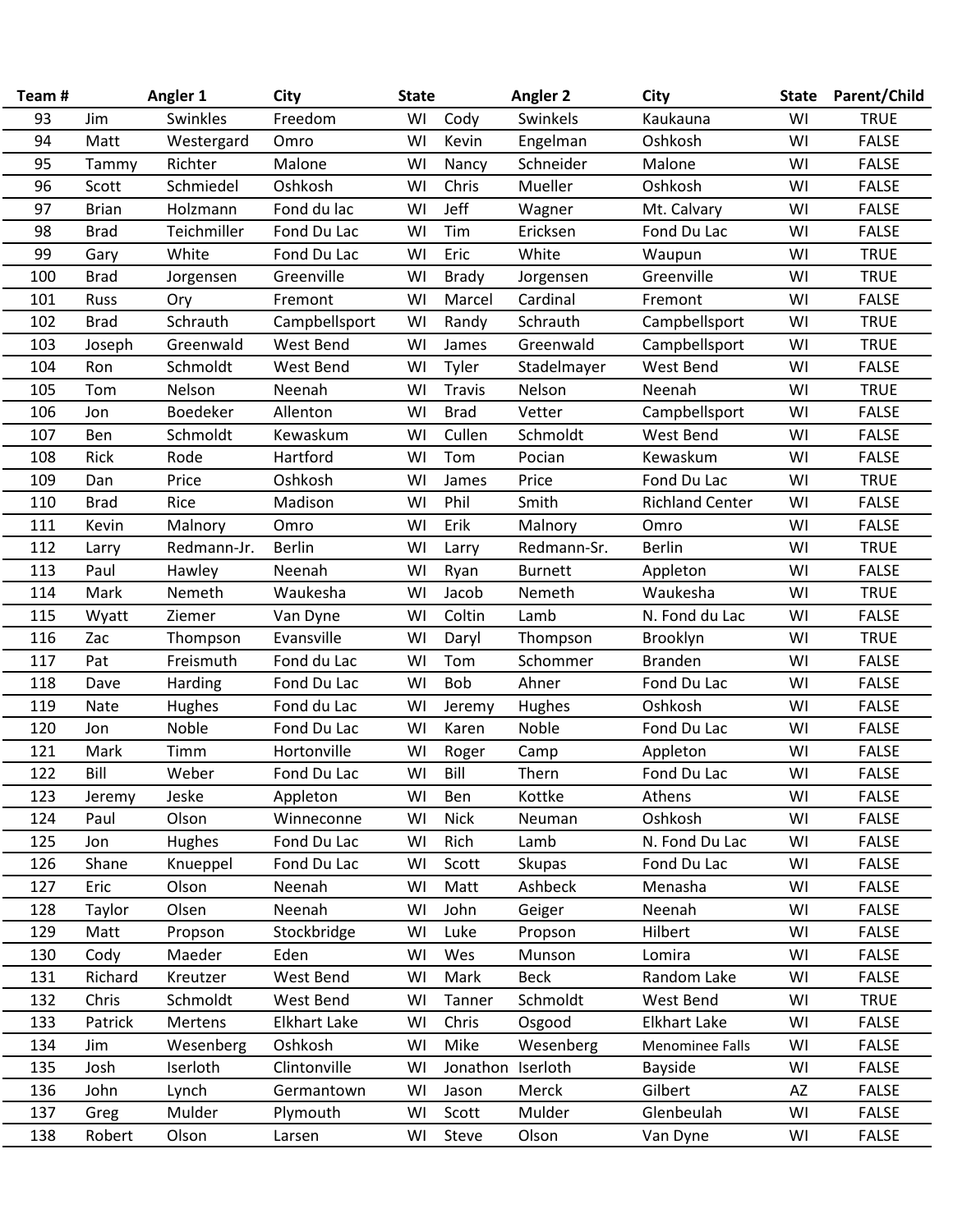| Team# |               | Angler 1       | City                | <b>State</b> |               | <b>Angler 2</b> | City           | <b>State</b> | <b>Parent/Child</b> |
|-------|---------------|----------------|---------------------|--------------|---------------|-----------------|----------------|--------------|---------------------|
| 139   | Joe           | Weber          | Oshkosh             | WI           | Marc          | Weber           | Oshkosh        | WI           | <b>FALSE</b>        |
| 140   | Andy          | Kroll          | Oshkosh             | WI           | Mike          | Koeller         | Oshkosh        | WI           | <b>FALSE</b>        |
| 141   | Tom           | Beesley        | N.Fond Du Lac       | WI           | Bob           | Schommer        | Eden           | WI           | <b>FALSE</b>        |
| 142   | Ryan          | Wiley          | Oshkosh             | WI           | Mike          | Williams        | Malone         | WI           | <b>FALSE</b>        |
| 143   | Doug          | Kreger         | Hartford            | WI           | Marley        | Kreger          | Hartford       | WI           | <b>TRUE</b>         |
| 144   | Mike          | Heroux         | Neenah              | WI           | Jeff          | Paulson         | Oshkosh        | WI           | <b>FALSE</b>        |
| 145   | Kyle          | Joas           | Appleton            | WI           | Lawrence Joas |                 | Chilton        | WI           | <b>TRUE</b>         |
| 146   | Adam          | Reyes          | Oshkosh             | WI           | Ben           | Glover          | Ripon          | WI           | <b>FALSE</b>        |
| 147   | Michael       | Winters        | Appleton            | WI           | Cory          | Cleveland       | Kaukauna       | WI           | <b>FALSE</b>        |
| 148   | Steven        | Schrage        | Oshkosh             | WI           | Robert        | Kossel-II       | Oshkosh        | WI           | <b>FALSE</b>        |
| 149   | Kyle          | Jenkins        | Oshkosh             | WI           | Scott         | Hittman         | Oshkosh        | WI           | <b>FALSE</b>        |
| 150   | Cary          | Literski       | Waupaca             | WI           | Sue           | Literski        | Waupaca        | WI           | <b>FALSE</b>        |
| 151   | Mathew        | Stobbe         | <b>Berlin</b>       | WI           | Nicole        | Stobbe          | <b>Berlin</b>  | WI           | <b>FALSE</b>        |
| 152   | Jeff          | Rahmer         | Saint Cloud         | WI           | Adam          | Rahmer          | Saint Cloud    | WI           | <b>TRUE</b>         |
| 153   | Austin        | Wartick        | Appleton            | WI           | Rick          | Nelson          | Neenah         | WI           | <b>FALSE</b>        |
| 154   | Mark          | Ramge          | Winneconne          | WI           | Tricia        | Ramge           | Winneconne     | WI           | <b>FALSE</b>        |
| 155   | Chad          | Pierret        | Neenah              | WI           | Tim           | Meyer           | Lareson        | WI           | <b>FALSE</b>        |
| 156   | Joe           | Pausha         | Fond Du Lac         | WI           | Eric          | Palmquist       | Oshkosh        | WI           | <b>FALSE</b>        |
| 157   | Chuck         | Duesterbeck    | Waupun              | WI           | David         | Syvertson       | Randolph       | WI           | <b>FALSE</b>        |
| 158   | Mark          | Dunn           | Neenah              | WI           | Jayme         | Prey            | Neenah         | WI           | <b>FALSE</b>        |
| 159   | Bill          | Vine           | Appleton            | WI           | Mike          | Spanbauer       | Oshkosh        | WI           | <b>FALSE</b>        |
| 160   | Robert        | Denis          | Shiocton            | WI           | Jeff          | Green           | Freedom        | WI           | <b>FALSE</b>        |
| 161   | Josh          | Prellwitz      | Larsen              | WI           | Jess          | Raymond         | Neenah         | WI           | <b>FALSE</b>        |
| 162   | Rich          | Schuster       | Omro                | WI           | Joe           | Schuster        | Omro           | WI           | <b>FALSE</b>        |
| 163   | Jared         | Hoinacki       | <b>Brandon</b>      | WI           | Andy          | Leonard         | Ripon          | WI           | <b>FALSE</b>        |
| 164   | <b>Blaine</b> | Hornes         | Winneconne          | WI           | Blaine        | Hornes-II       | Oshkosh        | WI           | <b>TRUE</b>         |
| 165   | Matt          | Miller         | <b>Berlin</b>       | WI           | Eric          | Schmidt         | Kaukauna       | WI           | <b>FALSE</b>        |
| 166   | Tom           | Kamp           | Fox Lake            | WI           | Mike          | Kamp            | Fox Lake       | WI           | <b>FALSE</b>        |
| 167   | Todd          | <b>Braun</b>   | Oshkosh             | WI           | Jay           | Lett            | Oshkosh        | WI           | <b>FALSE</b>        |
| 168   | Dave          | Supple         | Van Dyne            | WI           | Logan         | Supple          | Van Dyne       | WI           | <b>TRUE</b>         |
| 169   | Rick          | Lemmens        | Neenah              | WI           | Dan           | <b>Bastian</b>  | Winneconne     | WI           | <b>FALSE</b>        |
| 170   | Jon           | Janiak         | Waupaca             | WI           | Jim           | Demboski        | N Fond du Lac  | WI           | <b>FALSE</b>        |
| 171   | Ken           | <b>Steffes</b> | Fond Du Lac         | WI           | Lucas         | Schneider       | Malone         | WI           | <b>FALSE</b>        |
| 172   | Jeffrey       | Schaub         | Fond Du Lac         | WI           | Dan           | Schaub          | Van Dyne       | WI           | <b>TRUE</b>         |
| 173   | Jason         | Wiesner        | Mishicot            | WI           | Don           | Wiesner         | N. Fond Du Lac | WI           | <b>TRUE</b>         |
| 174   | Terry         | Seidl          | Appleton            | WI           | Brandon       | Seidl           | Appleton       | WI           | <b>TRUE</b>         |
| 175   | Corey         | Dallmann       | De Pere             | WI           | Dylan         | Schmidt         | Hilbert        | WI           | <b>FALSE</b>        |
| 176   | Will          | Paul           | Neenah              | WI           | Brandon       | Seidl           | Appleton       | WI           | <b>FALSE</b>        |
| 177   | Erik          | Nelson         | Sturgeon Bay        | WI           | James         | Bauer           | Appleton       | WI           | <b>FALSE</b>        |
| 178   | Jerry         | Zimmerman      | Appleton            | WI           | Matt          | Prey            | Gleason        | WI           | <b>FALSE</b>        |
| 179   | Zack          | Goedeke        | Kaukauna            | WI           | Jeff          | Shavlik         | Oneida         | WI           | <b>FALSE</b>        |
| 180   | Andre         | Stewart        | Kaukauna            | WI           | Craig         | Krueger         | Omro           | WI           | <b>FALSE</b>        |
| 181   | Bill          | Ball           | <b>Fox Crossing</b> | WI           | Nate          | Ball            | Waupun         | WI           | <b>TRUE</b>         |
| 182   | Chris         | Spiering       | De Pere             | WI           | Ryan          | Deeg            | Menasha        | WI           | <b>FALSE</b>        |
| 183   | Austin        | Geenen         | Kaukauna            | WI           | <b>Nick</b>   | Greely          | Kaukauna       | WI           | <b>FALSE</b>        |
| 184   | Steve         | Reiter         | Kaukauna            | WI           | David         | <b>Bowers</b>   | Kaukauna       | WI           | <b>FALSE</b>        |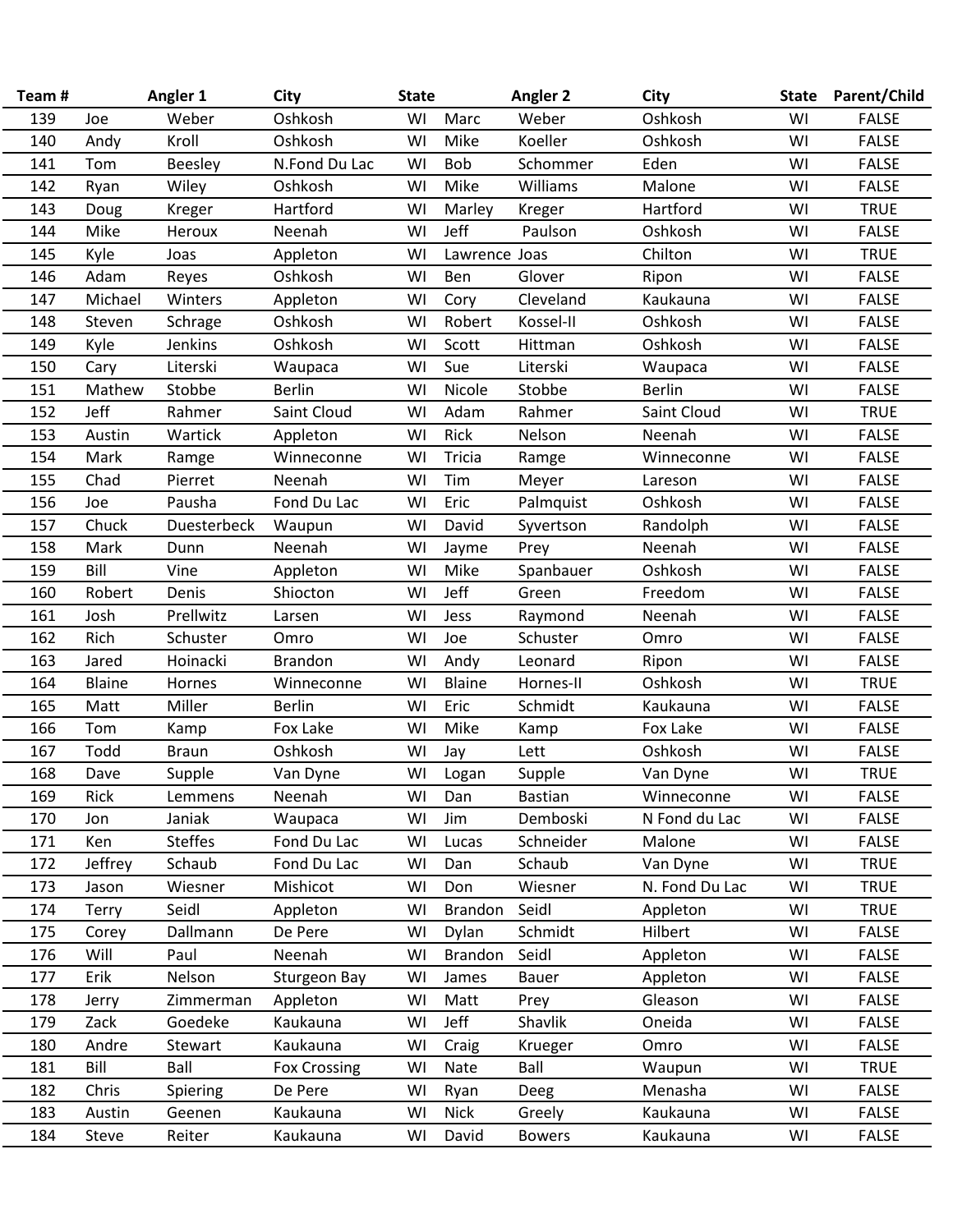| Team# |                | Angler 1          | City                   | <b>State</b> |               | <b>Angler 2</b> | <b>City</b>           | <b>State</b> | Parent/Child |
|-------|----------------|-------------------|------------------------|--------------|---------------|-----------------|-----------------------|--------------|--------------|
| 185   | Eric           | <b>Davies</b>     | Oshkosh                | WI           | Joe           | Sagmeister      | Oshkosh               | WI           | <b>FALSE</b> |
| 186   | Dustin         | Rogalski          | Slinger                | WI           | Kyle          | Schuett         | Slinger               | WI           | <b>FALSE</b> |
| 187   | Randy          | Mulder            | Waupun                 | WI           | Shawn         | Wozniak         | <b>Burnett</b>        | WI           | <b>FALSE</b> |
| 188   | <b>Brian</b>   | Hoelzel           | Waupaca                | WI           | Carter        | Hoelzel         | Waupaca               | WI           | <b>TRUE</b>  |
| 189   | Josh           | Juedes            | Neenah                 | WI           | Jake          | Chipman         | Pickett               | WI           | <b>FALSE</b> |
| 190   | Chad           | <b>Burns</b>      | Oshkosh                | WI           | Scott         | Hulke           | Merrill               | WI           | <b>FALSE</b> |
| 191   | Tim            | Teichmiller       | N. Fond Du Lac         | WI           | <b>Travis</b> | Teichmiller     | Rhinelander           | WI           | <b>FALSE</b> |
| 192   | Dave           | VanOss            | Appleton               | WI           | Eugene        | VanOss          | <b>Elkhart Lake</b>   | WI           | <b>FALSE</b> |
| 193   | Jeff           | Schmidt           | Neenah                 | WI           | Tom           | Henschel        | Neenah                | WI           | <b>FALSE</b> |
| 194   | Kyle           | Krueger           | <b>Butte des Morts</b> | WI           | Pat           | Schuelke        | <b>Brownsville</b>    | WI           | <b>FALSE</b> |
| 195   | Robert         | Pankow            | Oshkosh                | WI           | Mike          | Dewitz          | Lomira                | WI           | <b>FALSE</b> |
| 196   | <b>Brennen</b> | <b>Bertel</b>     | Mayville               | WI           | Todd          | <b>Bertel</b>   | Mayville              | WI           | <b>TRUE</b>  |
| 197   | Coulton        | <b>Brickl</b>     | Chilton                | WI           | Isaac         | <b>Bartel</b>   | <b>Combined Locks</b> | WI           | <b>FALSE</b> |
| 198   | Mike           | Werner            | Oshkosh                | WI           | Adyson        | Holz            | Oakfield              | WI           | <b>TRUE</b>  |
| 199   | Jim            | Henschel          | Neenah                 | WI           | Jordyn        | Henschel        | Menasha               | WI           | <b>TRUE</b>  |
| 200   | Justin         | Weeks             | Waupun                 | WI           | Tom           | Weeks           | Waupun                | WI           | <b>TRUE</b>  |
| 201   | Jonathan       | Helz              | Oshkosh                | WI           | Jeff          | Hudson          | Oshkosh               | WI           | <b>FALSE</b> |
| 202   | T.J.           | Becher            | Appleton               | WI           | Jeremy        | Hogen           | Menasha               | WI           | <b>FALSE</b> |
| 203   | Tom            | <b>Beek</b>       | Oshkosh                | WI           | <b>Brooks</b> | Lundeen         | Rockland              | WI           | <b>FALSE</b> |
| 204   | Todd           | <b>Burns</b>      | Oshkosh                | WI           | Kurt          | Jacobs          | Oshkosh               | WI           | <b>FALSE</b> |
| 205   | Greg           | Severson          | Green Bay              | WI           | Greg          | Jr.             | Green                 | WI           | <b>FALSE</b> |
| 206   | Mark           | Knapp             | <b>Bear Creek</b>      | WI           | Mark          | Horel           | Oshkosh               | WI           | <b>FALSE</b> |
| 207   | Scott          | Meiller           | Hartford               | WI           | Jeff          | Jasinski        | Hubertus              | WI           | <b>FALSE</b> |
| 208   | Jon            | Pautz             | Helenville             | WI           | Josh          | Pautz           | Helenville            | WI           | <b>FALSE</b> |
| 209   | Kyle           | Dewitz            | Oakfield               | WI           | Rodney        | Dewitz          | Mayville              | WI           | <b>TRUE</b>  |
| 210   | <b>Brett</b>   | Muche             | Fond du Lac            | WI           | Tyler         | Strook          | Eldorado              | WI           | <b>FALSE</b> |
| 211   | Tom            | Hoinacki          | Waupun                 | WI           | <b>Brian</b>  | Ball            | Waupun                | WI           | <b>FALSE</b> |
| 212   | John           | Siebert           | Van Dyne               | WI           | Ross          | Engel           | Lannon                | WI           | <b>FALSE</b> |
| 213   | Shawn          | Wendt             | Oakfield               | WI           | Zack          | Wendt           | Oakfield              | WI           | <b>TRUE</b>  |
| 214   | Steve          | Wagner            | Winneconne             | WI           | Russ          | Wagner          | Pewaukee              | WI           | <b>TRUE</b>  |
| 215   | Kevin          | Pawlacyk          | Larsen                 | WI           | Steve         | Lenz            | Weyauwega             | WI           | <b>FALSE</b> |
| 216   | Dan            | Domrzalski        | Larsen                 | WI           | Donni         | Domrzalski      | Larsen                | WI           | <b>FALSE</b> |
| 217   | Corey          | Nitz              | Rosendale              | WI           | Jamie         | Morgan          | Slinger               | WI           | <b>FALSE</b> |
| 218   | Aaron          | Masters           | Omro                   | WI           | Jedd          | Wise            | <b>Berlin</b>         | WI           | <b>FALSE</b> |
| 219   | Gordy          | Rose              | Fond Du Lac            | WI           | Carl          | Rose            | Fond Du Lac           | WI           | <b>TRUE</b>  |
| 220   | Logan          | Lynch             | Eldorado               | WI           | Ryan          | Morgan          | Rosendale             | WI           | <b>FALSE</b> |
| 221   | <b>Brian</b>   | Arneson           | Ripon                  | WI           | Richard       | Patt            | Fond Du Lac           | WI           | <b>FALSE</b> |
| 222   | Cory           | Gruetzmacher Omro |                        | WI           | Cory          | Merkel          | Neenah                | WI           | <b>FALSE</b> |
| 223   | Jacob          | Mogged            | Oshkosh                | WI           | Paul          | Mogged          | <b>Oconto Falls</b>   | WI           | <b>TRUE</b>  |
| 224   | Edward         | Chmiel            | Muskego                | WI           | David         | Geboy           | Malone                | WI           | <b>FALSE</b> |
| 225   | Paul           | Berger            | Oshkosh                | WI           | Sam           | Houle           | Oshkosh               | WI           | <b>FALSE</b> |
| 226   | <b>Brett</b>   | Walser            | St Cloud               | WI           | Tim           | Sharp           | Fond Du Lac           | WI           | <b>FALSE</b> |
| 227   | Rick           | Skruch            | Holton                 | ΚS           | Eric          | Akstulewicz     | Menasha               | WI           | <b>FALSE</b> |
| 228   | Tony           | Maas              | Oshkosh                | WI           | Aaron         | Casper          | Fond Du Lac           | WI           | <b>FALSE</b> |
| 229   | Tyler          | Wegner            | Oshkosh                | WI           | Justin        | Holz            | Oakfield              | WI           | <b>FALSE</b> |
| 230   | <b>Nick</b>    | Crego             | Fond du Lac            | WI           | Hunter        | Thyrion         | Fond du Lac           | WI           | <b>TRUE</b>  |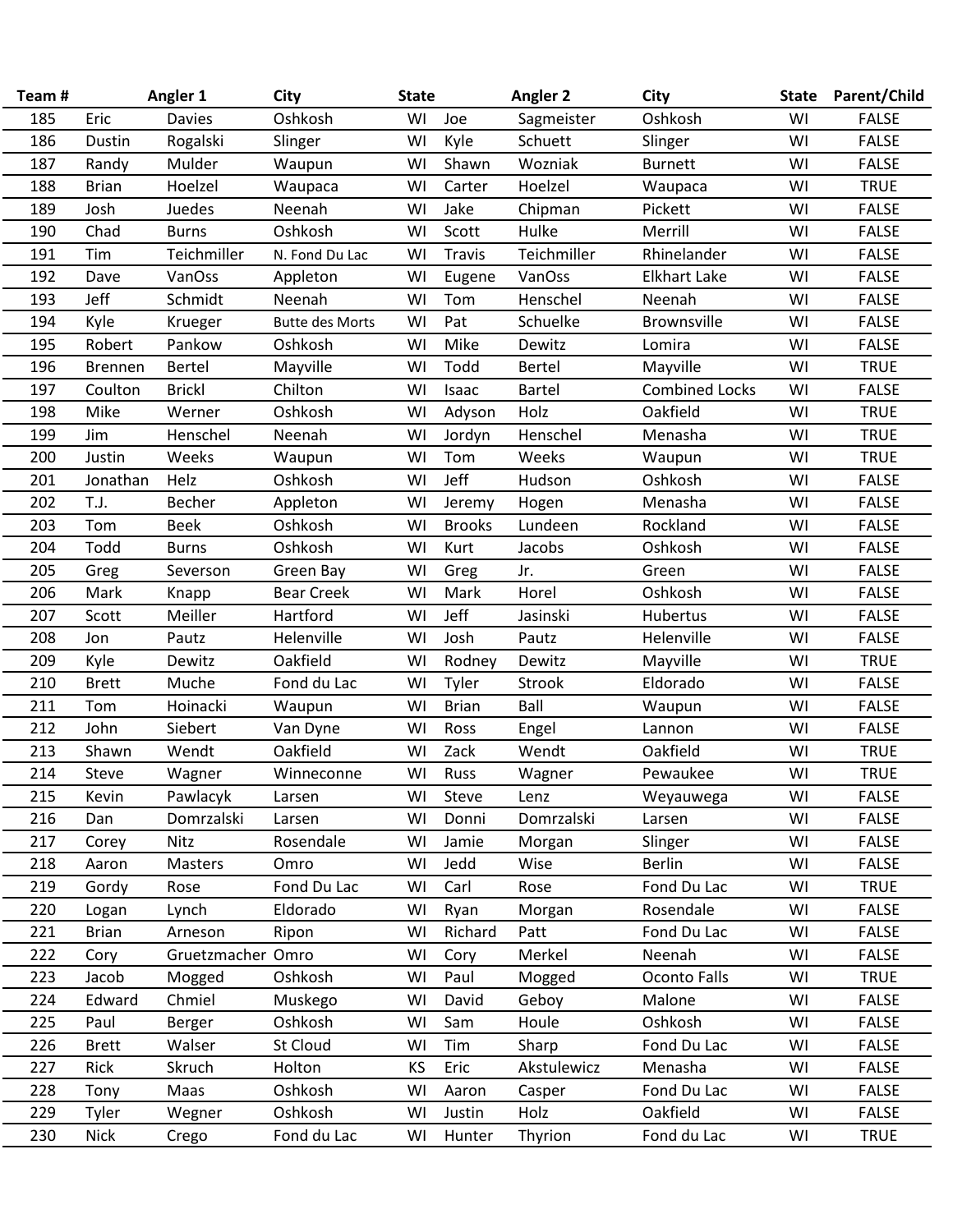| Team# |               | Angler 1      | City                   | <b>State</b> |                  | <b>Angler 2</b> | City            | <b>State</b> | Parent/Child |
|-------|---------------|---------------|------------------------|--------------|------------------|-----------------|-----------------|--------------|--------------|
| 231   | Eli           | Gustafson     | Fond du Lac            | WI           | Mike             | <b>Barker</b>   | Fond Du Lac     | WI           | <b>FALSE</b> |
| 232   | Kevin         | <b>Blanck</b> | Malone                 | WI           | Mike             | <b>Blanck</b>   | Malone          | WI           | <b>TRUE</b>  |
| 233   | Jay           | Petermann     | West Bend              | WI           | Chris            | Waala           | Cedarburg       | WI           | <b>FALSE</b> |
| 234   | Tim           | Pattermann    | Chilton                | WI           | <b>Nick</b>      | Hernke          | Hortonville     | WI           | <b>FALSE</b> |
| 235   | Chris         | Lannbrecht    | <b>Brillion</b>        | WI           | Matt             | Rusch           | Greenleaf       | WI           | <b>FALSE</b> |
| 236   | Ben           | VanSchyndel   | Kimberly               | WI           | Don              | VanSchyndel     | Kaukauna        | WI           | <b>TRUE</b>  |
| 237   | Scott         | Valleskey     | Manitowoc              | WI           | Parker           | Valleskey       | Manitowoc       | WI           | <b>TRUE</b>  |
| 238   | Kurt          | Rose          | Oshkosh                | WI           | Craig            | Rose            | Fond Du Lac     | WI           | <b>TRUE</b>  |
| 239   | Mike          | Roloff        | Fond Du Lac            | WI           | Dan              | Roloff          | Fond Du Lac     | WI           | <b>TRUE</b>  |
| 240   | Bryan         | Doering       | Fond Du Lac            | WI           | Randal           | Schultz         | Fond Du Lac     | WI           | <b>FALSE</b> |
| 241   | Shawn         | Kahut         | Fond Du Lac            | WI           | Shane            | <b>Hawkins</b>  | Theresa         | WI           | <b>FALSE</b> |
| 242   | Gary          | Henschel      | Neenah                 | WI           | Rodney           | Henschel        | Neenah          | WI           | <b>FALSE</b> |
| 243   | Alan          | McArthur      | Fond Du Lac            | WI           | Tyler            | McArthur        | Fond du Lac     | WI           | <b>TRUE</b>  |
| 244   | Joe           | Berger        | Oshkosh                | WI           | Tyler            | Zick            | Oshkosh         | WI           | <b>FALSE</b> |
| 245   | Roger         | Marx          | <b>Butte Des Morts</b> | WI           | Cheyenne Herbert |                 | Winneconne      | WI           | <b>TRUE</b>  |
| 246   | Tom           | Kolbe         | Chilton                | WI           | Dylan            | Peotter         | Kaukauna        | WI           | <b>FALSE</b> |
| 247   | David         | Stich         | Kenosha                | WI           | Samuel           | Mueller         | Oshkosh         | WI           | <b>FALSE</b> |
| 248   | <b>Travis</b> | Wohlt         | Van Dyne               | WI           | Jonathan Wolf    |                 | Evansville      | WI           | <b>FALSE</b> |
| 249   | Dan           | Schmitt       | Montello               | WI           | Gerry            | Schmitt         | Montello        | WI           | <b>TRUE</b>  |
| 250   | Jeff          | Walters       | Oakfield               | WI           | Brandon          | Walters         | Fond du Lac     | WI           | <b>TRUE</b>  |
| 251   | Alex          | Koopman       | Oshkosh                | WI           | Cody             | Kuphal          | Sun Prairie     | WI           | <b>FALSE</b> |
| 252   | Lloyd         | Rebedew       | Glenbeulah             | WI           | Trent            | Rebedew         | Glenbulah       | WI           | <b>TRUE</b>  |
| 253   | Jason         | Simpson       | Kaukauna               | WI           | Derek            | Simpson         | Kaukauna        | WI           | <b>FALSE</b> |
| 254   | Bill          | Borcherdt     | <b>Stevens Point</b>   | WI           | John             | Lappen          | Oshkosh         | WI           | <b>FALSE</b> |
| 255   | Ryan          | Meyerhofer    | Kaukauna               | WI           | Ben              | Meyerhofer      | Neenah          | WI           | <b>FALSE</b> |
| 256   | Trevor        | Krueger       | Omro                   | WI           | Steven           | Peters          | Winneconne      | WI           | <b>FALSE</b> |
| 257   | Bob           | Mooney        | Fond du Lac            | WI           | Chad             | Bohn            | Fond du Lac     | WI           | <b>FALSE</b> |
| 258   | Casey         | Bohn          | Fond Du Lac            | WI           | Jim              | <b>Breister</b> | Fond du Lac     | WI           | <b>FALSE</b> |
| 259   | Jesse         | Steiner       | Oshkosh                | WI           | <b>Nick</b>      | Juedes          | Oshkosh         | WI           | <b>FALSE</b> |
| 260   | Mike          | Borkowski     | Winneconne             | WI           | Sean             | Daolas          | Winneconne      | WI           | <b>FALSE</b> |
| 261   | Adam          | Koch          | Oshkosh                | WI           | Josh             | Evje            | South Milwaukee | WI           | <b>FALSE</b> |
| 262   | Keith         | Daniels       | Fond Du Lac            | WI           | Jamie            | Nowak           | Redgranite      | WI           | <b>FALSE</b> |
| 263   | Ryan          | Ottman        | Oshkosh                | WI           | Chris            | Stobbe          | Omro            | WI           | <b>FALSE</b> |
| 264   | Jesse         | Manteufel     | Neenah                 | WI           | Ryan             | Christianson    | Appleton        | WI           | <b>FALSE</b> |
| 265   | Eric          | <b>Bartel</b> | Slinger                | WI           | Mark             | <b>Zillges</b>  | Nekoosa         | WI           | <b>FALSE</b> |
| 266   | Mike          | Golden        | Kaukauna               | WI           | Jason            | Romenesko       | Hortonville     | WI           | <b>FALSE</b> |
| 267   | Greg          | Voort         | <b>Black Creek</b>     | WI           | Marcus           | Koehler         | Shiocton        | WI           | <b>FALSE</b> |
| 268   | Scott         | Zwiers        | Freedom                | WI           | Gunnar           | Witthuhn        | Freedom         | WI           | <b>FALSE</b> |
| 269   | Michael       | Popp          | Fond Du Lac            | WI           | <b>Brandon</b>   | Popp            | Fond Du Lac     | WI           | <b>FALSE</b> |
| 270   | Carey         | Slater        | Fond Du Lac            | WI           | Tom              | Slater          | Eden            | WI           | <b>FALSE</b> |
| 271   | David         | Woyak         | Hartland               | WI           | Matt             | Mikulec         | Hartford        | WI           | <b>FALSE</b> |
| 272   | Phillip       | Dettmering    | Hartford               | WI           | Paul             | Ruch            | West Bend       | WI           | <b>FALSE</b> |
| 273   | Andy          | Woods         | Winneconne             | WI           | Jay              | Stelmach        | Winneconne      | WI           | <b>FALSE</b> |
| 274   | Luke          | Leanna        | Fitchburg              | WI           | Chris            | Pickhardt       | Brownsville     | WI           | <b>FALSE</b> |
| 275   | Kyle          | Kalmerton     | Oshkosh                | WI           | Grant            | Kalmerton       | Pickett         | WI           | <b>FALSE</b> |
| 276   | Andy          | Wilkens       | Kiel                   | WI           | Ben              | Gries           | Kiel            | WI           | <b>FALSE</b> |